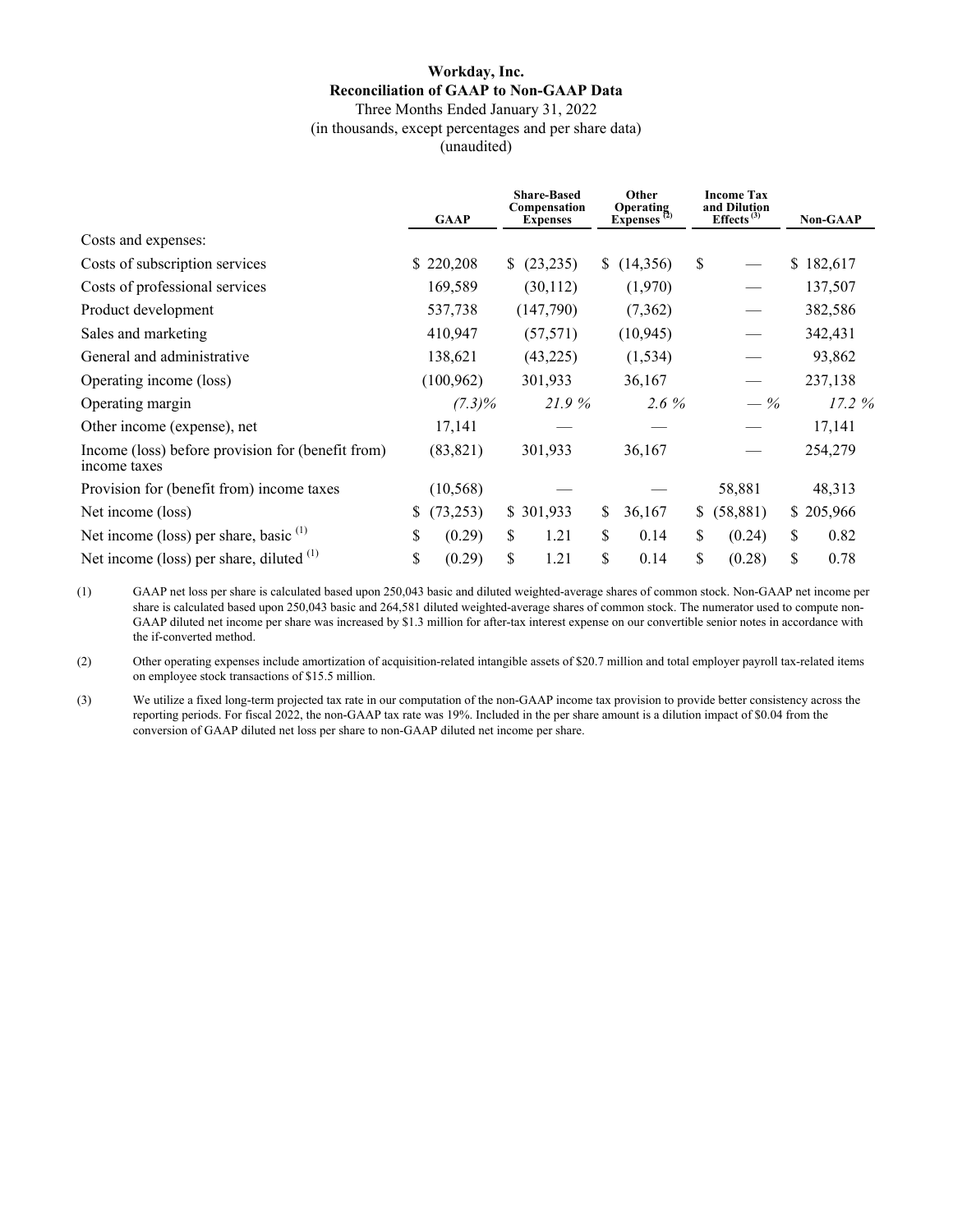## **Workday, Inc. Reconciliation of GAAP to Non-GAAP Data** Three Months Ended January 31, 2021 (in thousands, except percentages and per share data) (unaudited)

|                                                                   | <b>GAAP</b> |           | <b>Share-Based</b><br>Compensation<br><b>Expenses</b> |            | Other<br>Operating<br>Expenses $(2)$ | <b>Amortization</b><br>of Convertible<br><b>Senior Notes</b><br><b>Debt Discount</b><br>and Issuance<br><b>Costs</b> |    |                | <b>Income Tax</b><br>and Dilution<br>Effects <sup>(3)</sup> |                | <b>Non-GAAP</b> |           |
|-------------------------------------------------------------------|-------------|-----------|-------------------------------------------------------|------------|--------------------------------------|----------------------------------------------------------------------------------------------------------------------|----|----------------|-------------------------------------------------------------|----------------|-----------------|-----------|
| Costs and expenses:                                               |             |           |                                                       |            |                                      |                                                                                                                      |    |                |                                                             |                |                 |           |
| Costs of subscription services                                    |             | \$169,246 | S.                                                    | (17,769)   | \$.                                  | (8,501)                                                                                                              | \$ |                | S                                                           |                |                 | \$142,976 |
| Costs of professional services                                    |             | 143,798   |                                                       | (27, 402)  |                                      | (1,643)                                                                                                              |    |                |                                                             |                |                 | 114,753   |
| Product development                                               |             | 439,095   |                                                       | (126, 426) |                                      | (6, 857)                                                                                                             |    |                |                                                             |                |                 | 305,812   |
| Sales and marketing                                               |             | 335,249   |                                                       | (51, 938)  |                                      | (8,956)                                                                                                              |    |                |                                                             |                |                 | 274,355   |
| General and administrative                                        |             | 117,607   |                                                       | (33,579)   |                                      | (1,226)                                                                                                              |    |                |                                                             |                |                 | 82,802    |
| Operating income (loss)                                           |             | (73,311)  |                                                       | 257,114    |                                      | 27,183                                                                                                               |    |                |                                                             |                |                 | 210,986   |
| Operating margin                                                  |             | $(6.5)\%$ |                                                       | 22.7 %     |                                      | 2.4%                                                                                                                 |    | $-\frac{6}{6}$ |                                                             | $-\frac{9}{6}$ |                 | 18.6%     |
| Other income (expense), net                                       |             | 4,737     |                                                       |            |                                      |                                                                                                                      |    | 12,117         |                                                             |                |                 | 16,854    |
| Income (loss) before provision for<br>(benefit from) income taxes |             | (68, 574) |                                                       | 257,114    |                                      | 27,183                                                                                                               |    | 12,117         |                                                             |                |                 | 227,840   |
| Provision for (benefit from) income<br>taxes                      |             | 3,133     |                                                       |            |                                      |                                                                                                                      |    |                |                                                             | 40,157         |                 | 43,290    |
| Net income (loss)                                                 |             | (71, 707) |                                                       | \$257,114  | \$                                   | 27,183                                                                                                               | S. | 12,117         | S.                                                          | (40, 157)      |                 | \$184,550 |
| Net income (loss) per share, basic $(1)$                          | \$          | (0.30)    | \$                                                    | 1.07       | \$                                   | 0.11                                                                                                                 | \$ | 0.05           | \$                                                          | (0.16)         | S.              | 0.77      |
| Net income (loss) per share,<br>diluted $(1)$                     | \$          | (0.30)    | \$                                                    | 1.07       | \$                                   | 0.11                                                                                                                 | \$ | 0.05           | \$                                                          | (0.20)         | \$              | 0.73      |

(1) GAAP net loss per share is calculated based upon 240,992 basic and diluted weighted-average shares of common stock. Non-GAAP net income per share is calculated based upon 240,992 basic and 252,099 diluted weighted-average shares of common stock.

(2) Other operating expenses include amortization of acquisition-related intangible assets of \$14.0 million and total employer payroll tax-related items on employee stock transactions of \$13.2 million.

(3) We utilize a fixed long-term projected tax rate in our computation of the non-GAAP income tax provision to provide better consistency across the reporting periods. For fiscal 2021, the non-GAAP tax rate was 19%. Included in the per share amount is a dilution impact of \$0.03 from the conversion of GAAP diluted net loss per share to non-GAAP diluted net income per share.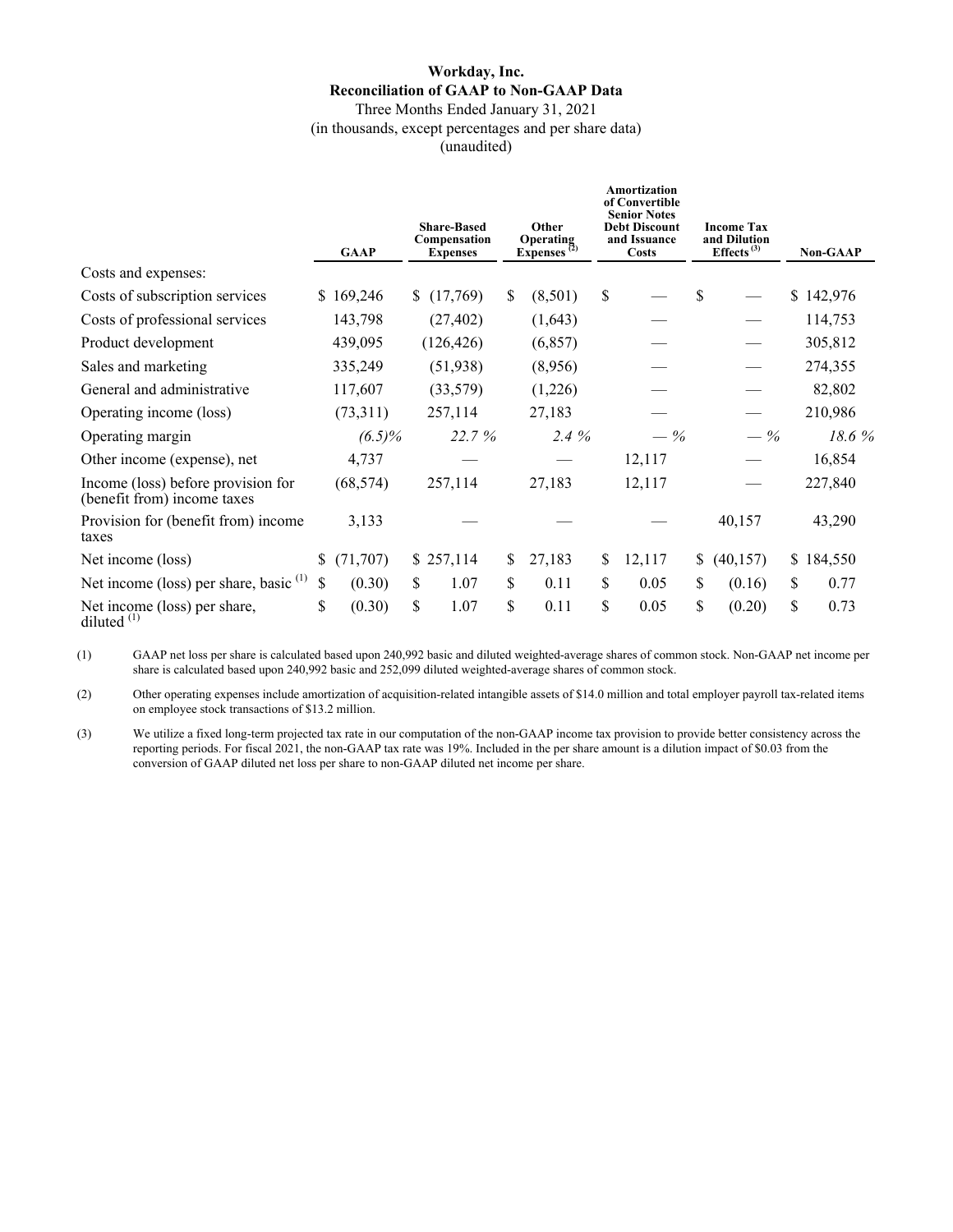#### **Workday, Inc. Reconciliation of GAAP to Non-GAAP Data** Year Ended January 31, 2022 (in thousands, except percentages and per share data) (unaudited)

|                                                                   | <b>GAAP</b> |            | <b>Share-Based</b><br>Compensation<br><b>Expenses</b> |             |    | Other<br><b>Operating</b><br>Expenses $(2)$ | <b>Income Tax</b><br>and Dilution<br>Effects <sup>(3)</sup> | Non-GAAP |             |  |
|-------------------------------------------------------------------|-------------|------------|-------------------------------------------------------|-------------|----|---------------------------------------------|-------------------------------------------------------------|----------|-------------|--|
| Costs and expenses:                                               |             |            |                                                       |             |    |                                             |                                                             |          |             |  |
| Costs of subscription services                                    |             | \$795,854  |                                                       | \$ (85,713) | S. | (54, 551)                                   | \$                                                          |          | \$655,590   |  |
| Costs of professional services                                    |             | 632,241    |                                                       | (113, 443)  |    | (11, 181)                                   |                                                             |          | 507,617     |  |
| Product development                                               |             | 1,879,220  |                                                       | (543, 135)  |    | (32, 935)                                   |                                                             |          | 1,303,150   |  |
| Sales and marketing                                               |             | 1,461,921  |                                                       | (215,692)   |    | (47, 457)                                   | $\qquad \qquad \longleftarrow$                              |          | 1,198,772   |  |
| General and administrative                                        |             | 486,012    |                                                       | (154, 422)  |    | (7,625)                                     |                                                             |          | 323,965     |  |
| Operating income (loss)                                           |             | (116, 450) |                                                       | 1,112,405   |    | 153,749                                     |                                                             |          | 1,149,704   |  |
| Operating margin                                                  |             | $(2.3)\%$  |                                                       | 21.6 %      |    | 3.1%                                        | $-\frac{9}{6}$                                              |          | 22.4 %      |  |
| Other income (expense), net                                       |             | 132,632    |                                                       |             |    |                                             |                                                             |          | 132,632     |  |
| Income (loss) before provision for (benefit from)<br>income taxes |             | 16,182     |                                                       | 1,112,405   |    | 153,749                                     |                                                             |          | 1,282,336   |  |
| Provision for (benefit from) income taxes                         |             | (13, 191)  |                                                       |             |    |                                             | 256,835                                                     |          | 243,644     |  |
| Net income (loss)                                                 | S           | 29,373     |                                                       | \$1,112,405 |    | \$153,749                                   | \$(256,835)                                                 |          | \$1,038,692 |  |
| Net income (loss) per share, basic $(1)$                          | \$          | 0.12       | \$                                                    | 4.50        | \$ | 0.62                                        | \$<br>(1.04)                                                | \$       | 4.20        |  |
| Net income (loss) per shares, diluted $(1)$                       | \$          | 0.12       | \$                                                    | 4.38        | \$ | 0.61                                        | \$<br>(1.12)                                                | \$       | 3.99        |  |

(1) GAAP net income per share is calculated based upon 247,249 basic and 254,032 diluted weighted-average shares of common stock. Non-GAAP net income per share is calculated based upon 247,249 basic and 261,849 diluted weighted-average shares of common stock. The numerator used to compute non-GAAP diluted net income per share was increased by \$5.2 million for after-tax interest expense on our convertible senior notes in accordance with the if-converted method.

(2) Other operating expenses include amortization of acquisition-related intangible assets of \$78.1 million and total employer payroll tax-related items on employee stock transactions of \$75.6 million.

(3) We utilize a fixed long-term projected tax rate in our computation of the non-GAAP income tax provision to provide better consistency across the reporting periods. For fiscal 2022, the non-GAAP tax rate was 19%. Included in the per share amount is a dilution impact of \$0.11 from the conversion of GAAP diluted net income per share to non-GAAP diluted net income per share.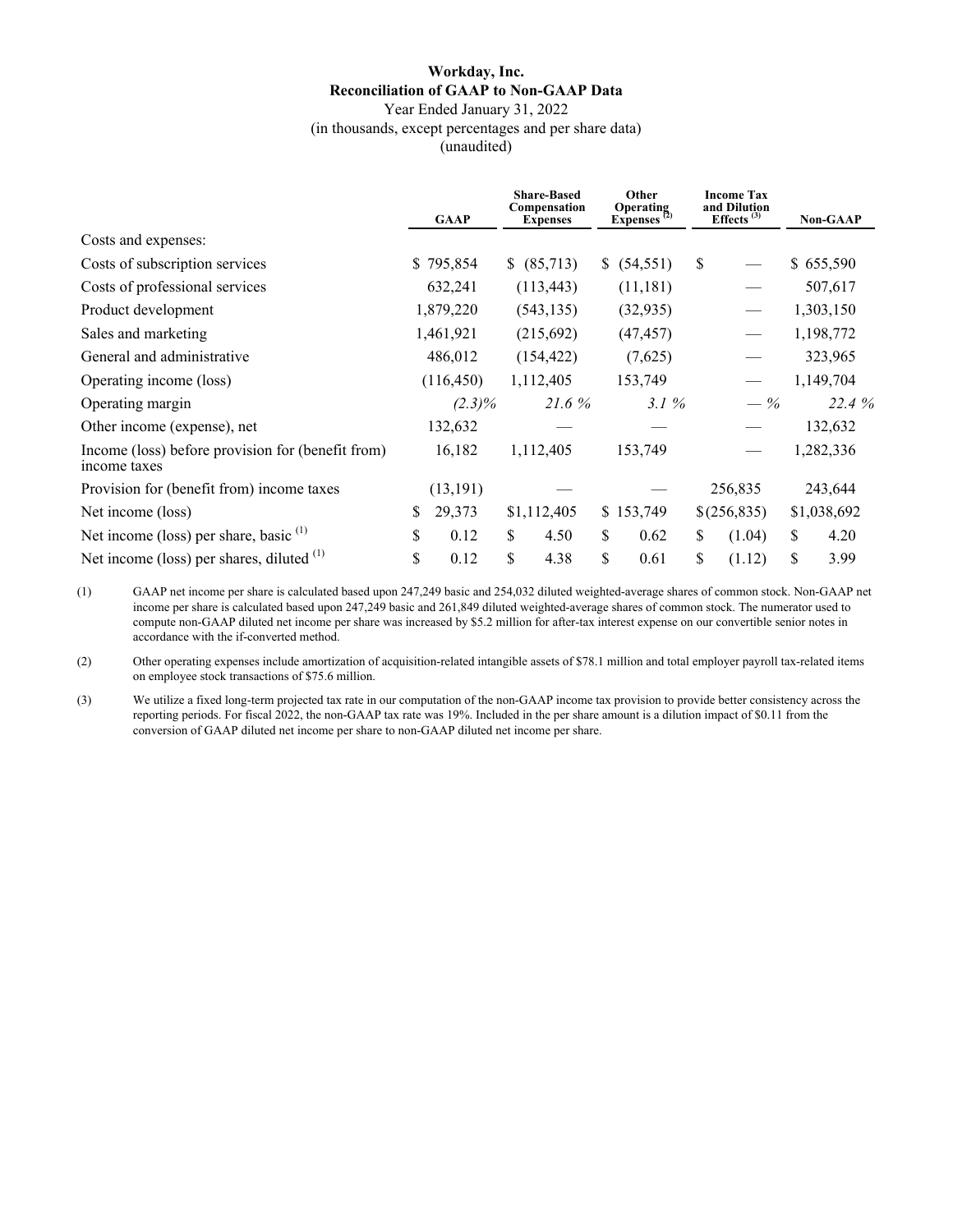## **Workday, Inc. Reconciliation of GAAP to Non-GAAP Data** Year Ended January 31, 2021 (in thousands, except percentages and per share data) (unaudited)

|                                                                   | <b>GAAP</b>  | <b>Share-Based</b><br>Compensation<br><b>Expenses</b> | Other<br>Operating<br>Expenses $(2)$ | Amortization<br>of Convertible<br><b>Senior Notes</b><br><b>Debt Discount</b><br>and Issuance<br><b>Costs</b> | <b>Income Tax</b><br>and Dilution<br>Effects <sup>(3)</sup> | <b>Non-GAAP</b> |  |
|-------------------------------------------------------------------|--------------|-------------------------------------------------------|--------------------------------------|---------------------------------------------------------------------------------------------------------------|-------------------------------------------------------------|-----------------|--|
| Costs and expenses:                                               |              |                                                       |                                      |                                                                                                               |                                                             |                 |  |
| Costs of subscription services                                    | \$611,912    | \$ (63,253)                                           | (34,799)<br>S.                       | \$                                                                                                            | \$                                                          | \$513,860       |  |
| Costs of professional services                                    | 586,220      | (101, 869)                                            | (6, 486)                             |                                                                                                               |                                                             | 477,865         |  |
| Product development                                               | 1,721,222    | (505, 376)                                            | (27, 567)                            |                                                                                                               |                                                             | 1,188,279       |  |
| Sales and marketing                                               | 1,233,173    | (202, 819)                                            | (35,797)                             |                                                                                                               |                                                             | 994,557         |  |
| General and administrative                                        | 414,068      | (131, 537)                                            | (6,337)                              |                                                                                                               |                                                             | 276,194         |  |
| Operating income (loss)                                           | (248, 599)   | 1,004,854                                             | 110,986                              |                                                                                                               |                                                             | 867,241         |  |
| Operating margin                                                  | (5.8)%       | 23.3 %                                                | $2.6\%$                              | $-\frac{6}{6}$                                                                                                | $-$ %                                                       | 20.1%           |  |
| Other income (expense), net                                       | (26, 535)    |                                                       |                                      | 53,326                                                                                                        |                                                             | 26,791          |  |
| Income (loss) before provision for<br>(benefit from) income taxes | (275, 134)   | 1,004,854                                             | 110,986                              | 53,326                                                                                                        |                                                             | 894,032         |  |
| Provision for (benefit from) income<br>taxes                      | 7,297        |                                                       |                                      |                                                                                                               | 162,569                                                     | 169,866         |  |
| Net income (loss)                                                 | \$(282,431)  | \$1,004,854                                           | \$110,986                            | 53,326<br>\$                                                                                                  | \$(162,569)                                                 | \$724,166       |  |
| Net income (loss) per share, basic $(1)$                          | S.<br>(1.19) | \$<br>4.24                                            | \$<br>0.47                           | \$<br>0.22                                                                                                    | \$<br>(0.68)                                                | S.<br>3.06      |  |
| Net income (loss) per share,<br>diluted <sup>(1)</sup>            | \$<br>(1.19) | \$<br>4.24                                            | \$<br>0.47                           | \$<br>0.22                                                                                                    | \$<br>(0.81)                                                | \$<br>2.93      |  |

(1) GAAP net loss per share is calculated based upon 237,019 basic and diluted weighted-average shares of common stock. Non-GAAP net income per share is calculated based upon 237,019 basic and 247,230 diluted weighted-average shares of common stock.

(2) Other operating expenses include amortization of acquisition-related intangible assets of \$59.8 million and total employer payroll tax-related items on employee stock transactions of \$51.2 million.

(3) We utilize a fixed long-term projected tax rate in our computation of the non-GAAP income tax provision to provide better consistency across the reporting periods. For fiscal 2021, the non-GAAP tax rate was 19%. Included in the per share amount is a dilution impact of \$0.12 from the conversion of GAAP diluted net loss per share to non-GAAP diluted net income per share.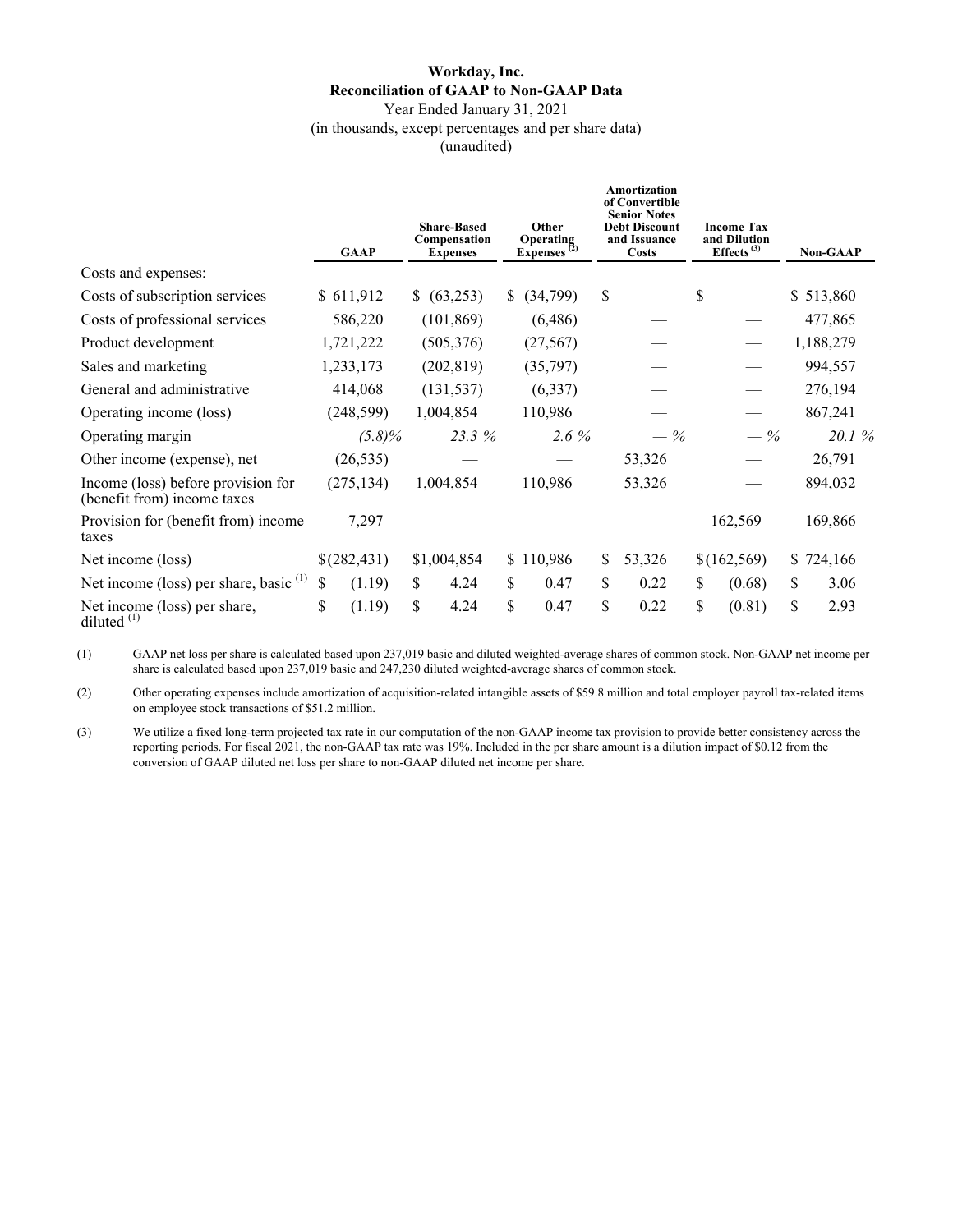## **About Non-GAAP Financial Measures**

To provide investors and others with additional information regarding Workday's results, we have disclosed the following non-GAAP financial measures: non-GAAP operating income (loss) and non-GAAP net income (loss) per share. Workday has provided a reconciliation of each non-GAAP financial measure used in this earnings release to the most directly comparable GAAP financial measure. Non-GAAP operating income (loss) differs from GAAP in that it excludes share-based compensation expenses, employer payroll tax-related items on employee stock transactions, and amortization expense for acquisition-related intangible assets. Non-GAAP net income (loss) per share differs from GAAP in that it excludes share-based compensation expenses, employer payroll tax-related items on employee stock transactions, amortization expense for acquisition-related intangible assets, non-cash interest expense related to our convertible senior notes, and income tax effects.

Workday's management uses these non-GAAP financial measures to understand and compare operating results across accounting periods, for internal budgeting and forecasting purposes, for short- and long-term operating plans, and to evaluate Workday's financial performance. Management believes these non-GAAP financial measures reflect Workday's ongoing business in a manner that allows for meaningful period-to-period comparisons and analysis of trends in Workday's business. Management also believes that these non-GAAP financial measures provide useful information to investors and others in understanding and evaluating Workday's operating results and prospects in the same manner as management and in comparing financial results across accounting periods and to those of peer companies.

Management believes excluding the following items from the GAAP Condensed Consolidated Statements of Operations is useful to investors and others in assessing Workday's operating performance due to the following factors:

- *Share-based compensation expenses.* Although share-based compensation is an important aspect of the compensation of our employees and executives, management believes it is useful to exclude share-based compensation expenses to better understand the long-term performance of our core business and to facilitate comparison of our results to those of peer companies. Share-based compensation expenses are determined using a number of factors, including our stock price, volatility, and forfeiture rates, that are beyond our control and generally unrelated to operational decisions and performance in any particular period. Further, share-based compensation expenses are not reflective of the value ultimately received by the grant recipients.
- *• Other operating expenses*. Other operating expenses includes employer payroll tax-related items on employee stock transactions and amortization of acquisition-related intangible assets. The amount of employer payroll tax-related items on employee stock transactions is dependent on our stock price and other factors that are beyond our control and do not correlate to the operation of the business. For business combinations, we generally allocate a portion of the purchase price to intangible assets. The amount of the allocation is based on estimates and assumptions made by management and is subject to amortization. The amount of purchase price allocated to intangible assets and the term of its related amortization can vary significantly and are unique to each acquisition and thus we do not believe it is reflective of ongoing operations. Although we exclude the amortization of acquisition-related intangible assets from these non-GAAP measures, management believes that it is important for investors to understand that such intangible assets were recorded as part of purchase accounting and contribute to revenue generation.
- *Amortization of convertible senior notes debt discount and issuance costs*. We adopted Accounting Standard Update No. 2020-06*, Debt with Conversion and Other Options (Subtopic 470-20) and Derivatives and Hedging—Contracts in Entity's Own Equity (Subtopic 815-40)*, on February 1, 2021, using a modified retrospective method, under which financial results reported in prior periods were not adjusted. Prior to the adoption, we were required to separately account for liability (debt) and equity (conversion option) components of the convertible senior notes that were issued in private placements in June 2013 and September 2017. Accordingly, for GAAP purposes we were required to recognize the effective interest expense on our convertible senior notes and amortize the issuance costs over the term of the notes. The difference between the effective interest expense and the contractual interest expense, and the amortization expense of issuance costs were excluded from management's assessment of our operating performance because management believed that these non-cash expenses were not indicative of ongoing operating performance. Management believed that the exclusion of the non-cash interest expense provided investors an enhanced view of Workday's operational performance. Upon adoption, we recombined the liability and equity components of our outstanding convertible senior notes, assuming the instrument was accounted for as a single liability from inception to the date of adoption. We similarly recombined the liability and equity components of the issuance costs. Under this new guidance, we will no longer incur interest expense related to the amortization of the debt discount associated with the conversion option and therefore no longer consider this to be a non-GAAP reconciling item.